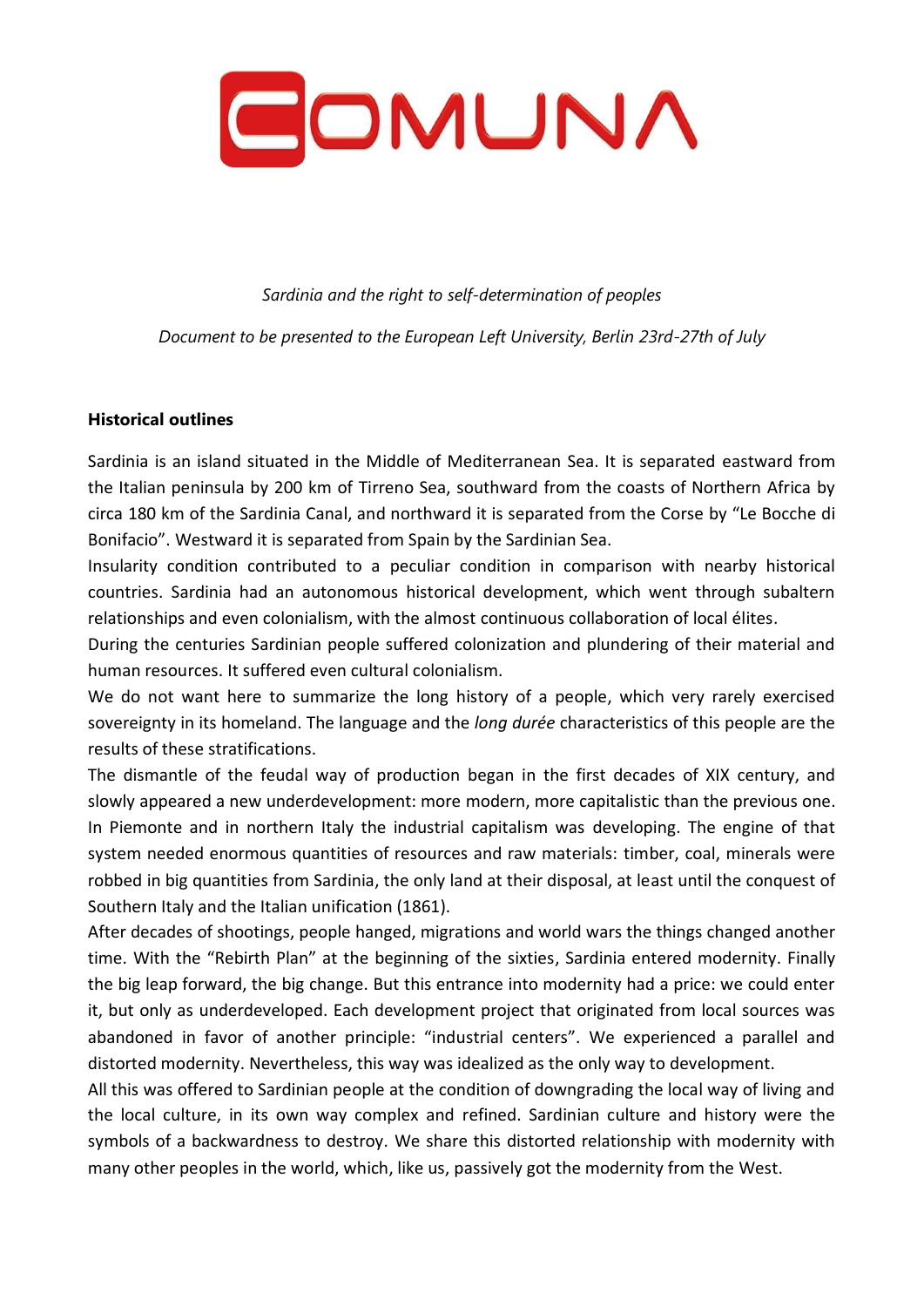### COMUNA

A characteristic of underdeveloped economy is that it focuses on few activities: extraction of raw materials or a particular agricultural production. For instance, the word "monoculture" was born in those nations almost entirely cultivated with cocoa and coffee. They are not self-sufficient economies, they depend from other economies, from other countries, from external market prices. "Underdevelopment" and "dependent economy", a perfect wedding from which, in the next decades, will originate the "debt".

With *modernity* in Sardinia another "monoculture" was introduced: petrochemistry. Others monocultures were already existing: one linked to mines and coal, and another linked to the sheep and the dairy industry. The world made of sheep farming and breeding was attacked and divided. It was not as useful as before: it was an obstacle to the *modernity*. Also the mines were declining, causing a lot of pain and sufferings to the miners.

Before the definitive affirmation of *modernity* another monoculture appeared in Sardinia, just after World War II, much more silent than petro chemistry: military polygon and bases in Quirra, Teulada, Capofrasca, and US bases for nuclear submarines. The Italian and Nato Navy and the Aviation were active. Big portions of land were transformed in experimentation and bombing areas, with large-scale manoeuvres, Navy and Aviation manoeuvres from Nato and big private companies, that soon became multinationals.

In those same years local history and local culture became the symbols of a backwardness to dismantle. Local cheese was sold as "toscanello", the local bread called "carta da musica", the traditional houses replaced with anonymous apartments. The "giudicale romano" became the "romanico pisano". Sardinian language was considered inferior and, in any case, a language that could not be used in the public space.

In the meantime the world was changing. Even the petro chemistry was ending and almost suddenly *modernity*, with its values and promises, fell with it. While in the rest of the world *modernity* died between 1989 and 1991, in Sardinia the so-called *post-modernity* arrived a bit later, silently. While *modernity* arrived with petro chemistry, *post-modernity* introduced itself with mass tourism and coastal overbuilding, but also with the dismantle of petro chemistry (but not everything). Like the other period, this new one does not eliminate completely the old, but its entrance has not been painless. The change is still taking place, with its sufferings.

#### **Present situation**

Today in Sardinia there are three areas where Italian and multinational capitals focus their interests: energetic, touristic and military chain. The lack of balance caused by this development goes along with a large public sector, that employs 9,2% of the population, without the linked activities.

Military experiments in Sardinia have achieved a great importance. 60% of all Italian military installations are in Sardinia.

Italian Army rents the polygons to allies and private companies. They are not only a strategic advantage for Italy, but also a business.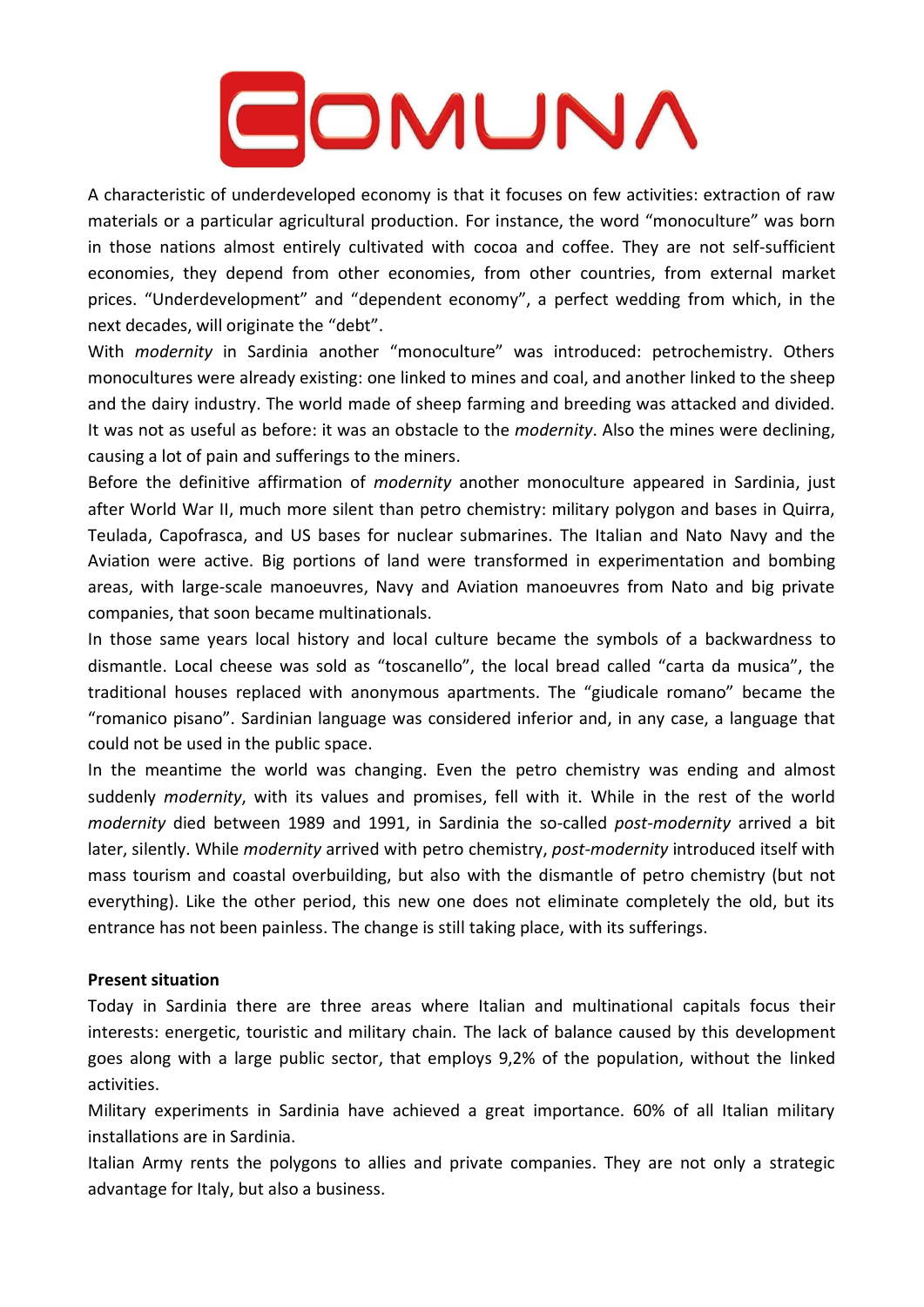# COMUNA

Tourism is an economic resource for Sardinian people and for a wide range of enterprises. It's a source of work, even if seasonal and not registered.

Every euro that a tourist spends to arrive to the "Italian swimming pool" goes in the pockets of a small number of airlines or transport companies, that have nothing to do with Sardinia, apart from Meridiana. Furthermore, Meridiana today is experiencing a big crisis.

Tourist concentration in coastal areas goes along with other phenomena: building speculation, agricultural land that becomes buildable, corruption, destruction of the landscape. Sardinia today is fashionable, it is a desired location, with high prices and a lot of cement.

Tourism, even if it belongs to the tertiary, is based on the exploitation of a resource, the landscape, that is not renewable. On the contrary, it is a perishable resource, above all when it is exploited without limits or regulations. When the seasonal invasion of tourists will end, what will remain to us? Nothing.

The energetic chain is composed of all the system of renewable energies and of a part of petrochemistry, that produces energy from rests of their works. Companies like Saras do it, and companies that have not entered this new wave of development, like Eurallumina, Alcoa and Vinyls, now have closed.

Energy production has a strategic value. Italian interests and private interests are also here very closely linked.

We have seen that these activities need big empty spaces, and very often unspoiled land. These activities need few workers, with the partial exception of tourism, that need seasonal workers. Today, with post-modernity, settings can even worsen; monocultures do not permit the development of any other economic activity, they exploit the land and they clean the local economic and social environment out.

To satisfy these strategic interests of a system external to Sardinia has a price, and this price must be paid from Sardinia and Sardinian people. The Italian and multinational capitalism needs its vital space.

We have to measure some social processes that are taking place: first of all, the demographic (under)development. Between 1991 and 2001, 71,4% of Sardinian villages have lost population, 32 more than 20% and 115 between 10% and 20%. The affected areas are the central and internal ones, not really reachable. The attraction poles are Cagliari and Olbia areas.

To internal migration we must add migration towards Italy and the rest of the world. The migration rate in Southern Italy are the same we had during the "big migration" between 1961 and 1963. Only in 2013 5.000 people have abandoned Sardinia to go abroad, outside Italy.

Today in Sardinia unemployment rate is 17,5%, and youth unemployment rate reaches 54%.

Also the aging of population goes fast: in 1992 people older than 65 years old were 12,6% of the population, and in 2009 they were 18,7%.

These phenomena are taking place in many areas in Europe and in Italy, but in Sardinia they are clearly exceptional, so that they become something qualitative different.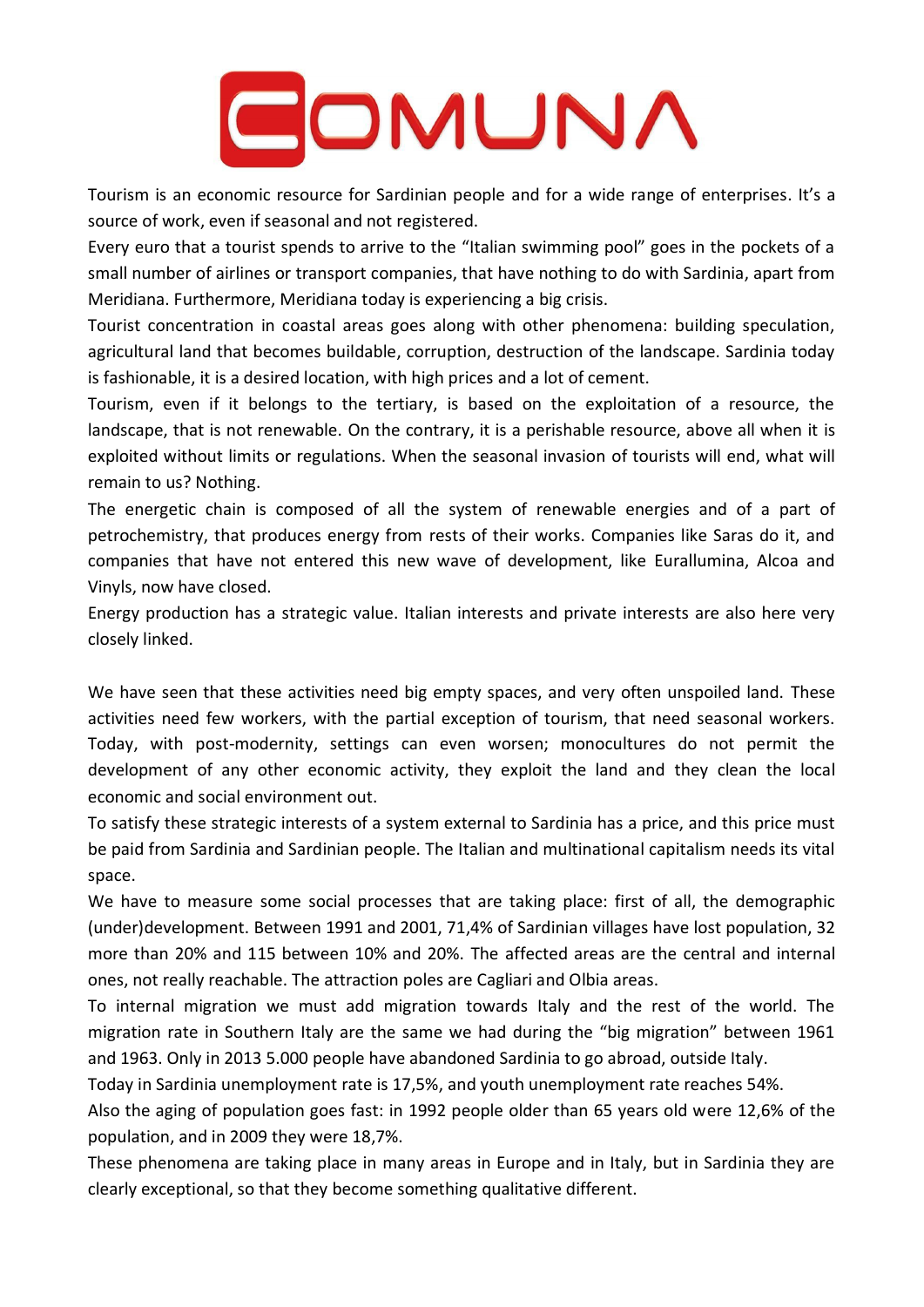# GOMUNA

People are migrating towards areas with more economic vitality, because they hope to have more possibilities. The alternative is a proper migration.

Agricultural balance, in an area where the primary sector was very important, is heavily disbalanced in favor of the import, above all in the fruit and vegetable sector. Sardinia imports mostly from France (27%), Spain (18%) and Ukraine (9,7%). It is clear the existence of a relationship between the decrease of people employed in agriculture, the decrease of agricultural production and the big increase of imports of agricultural products.

### **The European Left, the self-determination right of peoples and Sardinia**

Comuna recognizes in the European Left the political area where it's possible to build a project of emancipation and freedom for the European workers, and for all the subaltern in general. European Left is plural, and we do not always share the same tactic and strategies of some of their components. But that is the political space we belong to.

Regarding the self-determination rights of peoples, the  $4<sup>th</sup>$  Congress political document is clear.

"- One particular issue is that of the new tendencies for regional separatism. Following the recognition of peoples' historical rights, we have known how complex these issues are and, according to the territories in *question, how heterogeneous they can be. Hence the need for case-by-case analysis and the guarantee of an informed debate and peaceful democratic consultation of the peoples concerned".*

We agree with this passage. It is not a case that Sinn Fein (Ireland) and Bildu (Basque countries) are part of the European Left and GUE respectively.

Generally speaking, the sovereignty issue must come back to the political agenda of the European Left. "Sovereignty belongs to the people" is written in the Italian Constitution, but the reality is another. Sovereignty should be intended as self-government.

In Sardinia people that are against neo-liberalism are potentially the majority. "Altra Europa", people that fight for self-determination, communists, indipendentists, part of Five Stars supporters share, at a popular level, the same development model: a model that is alternative to the present way of development, auto centered, without military bases, close to the person and not to the indiscriminate profit.

We can and we should put together a social majority, until it becomes a political and electoral majority. Let's open a process. We must change the way we make politics, and also the contents. Let's start a process that should be first of all cultural, able to give new life to our awareness, able to wake us up from the lethargy in which dissatisfaction and disillusion caused by actual politics has brought us.